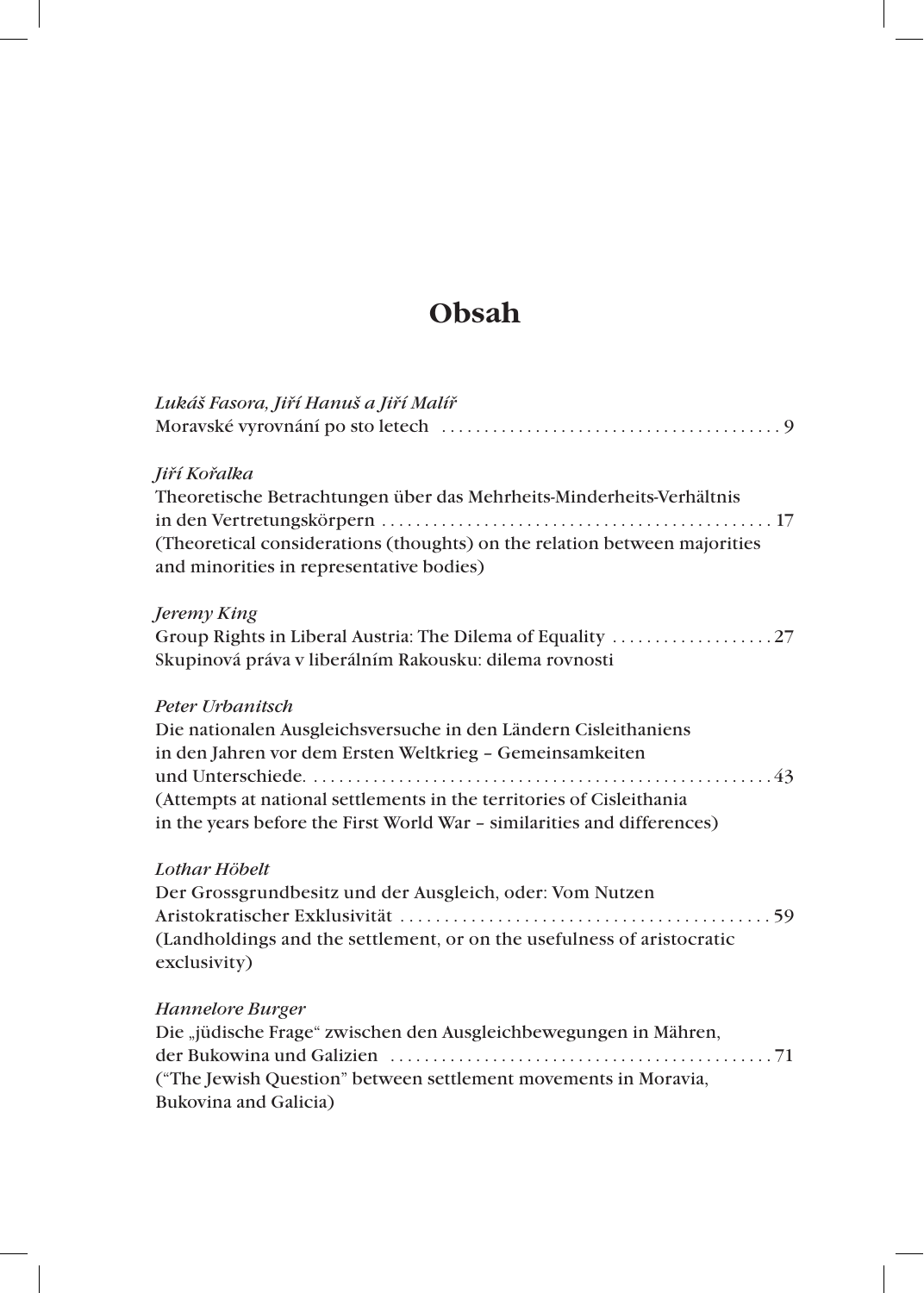| 6                                                 | <b>OBSAH</b>                                                                                                                                              |
|---------------------------------------------------|-----------------------------------------------------------------------------------------------------------------------------------------------------------|
| Jiří Malíř                                        | (The "second" Moravian Compromise of 1914)                                                                                                                |
| Pavel Cibulka                                     | (The National party and the Moravian Compromise)                                                                                                          |
| <b>Pavel Marek</b><br>(Lex Perek and its destiny) |                                                                                                                                                           |
| Tara Zahra<br>v letech 1900-1938)                 | The Battle for Children: Lex Perek, National Classification, and Democracy<br>(Zápas o děti: Lex Perek, národní klasifikace a demokracie v českých zemích |
| Vít Hloušek                                       | Teorie konsociační demokracie a moravská praxe 145<br>(The theory of con-social democracy and the Moravian practice)                                      |
| László Szarka<br>1890 and 1918)                   | Plány a realita národných autonómií v Uhorsku v 1890–1918  157<br>(The Plans and the Reality of National Autonomies in Hungary between                    |
| Roman Holec<br>in Hungary)                        | Ohlas moravského vyrovnania a jeho interpretácia v Uhorsku  165<br>(The repercussions of the Moravian Compromise and its interpretation                   |
| Jan Rychlík<br>in Croatia)                        | Uhersko-chorvatské vyrovnání roku 1868 a národnostní konflikty<br>(The Austro-Croatian Compromise in 1868 and Ethnic Conflicts                            |
| <b>Hanns Haas</b>                                 | Nationale Konflikte in einem einsprachigen Land - Beispiel Salzburg                                                                                       |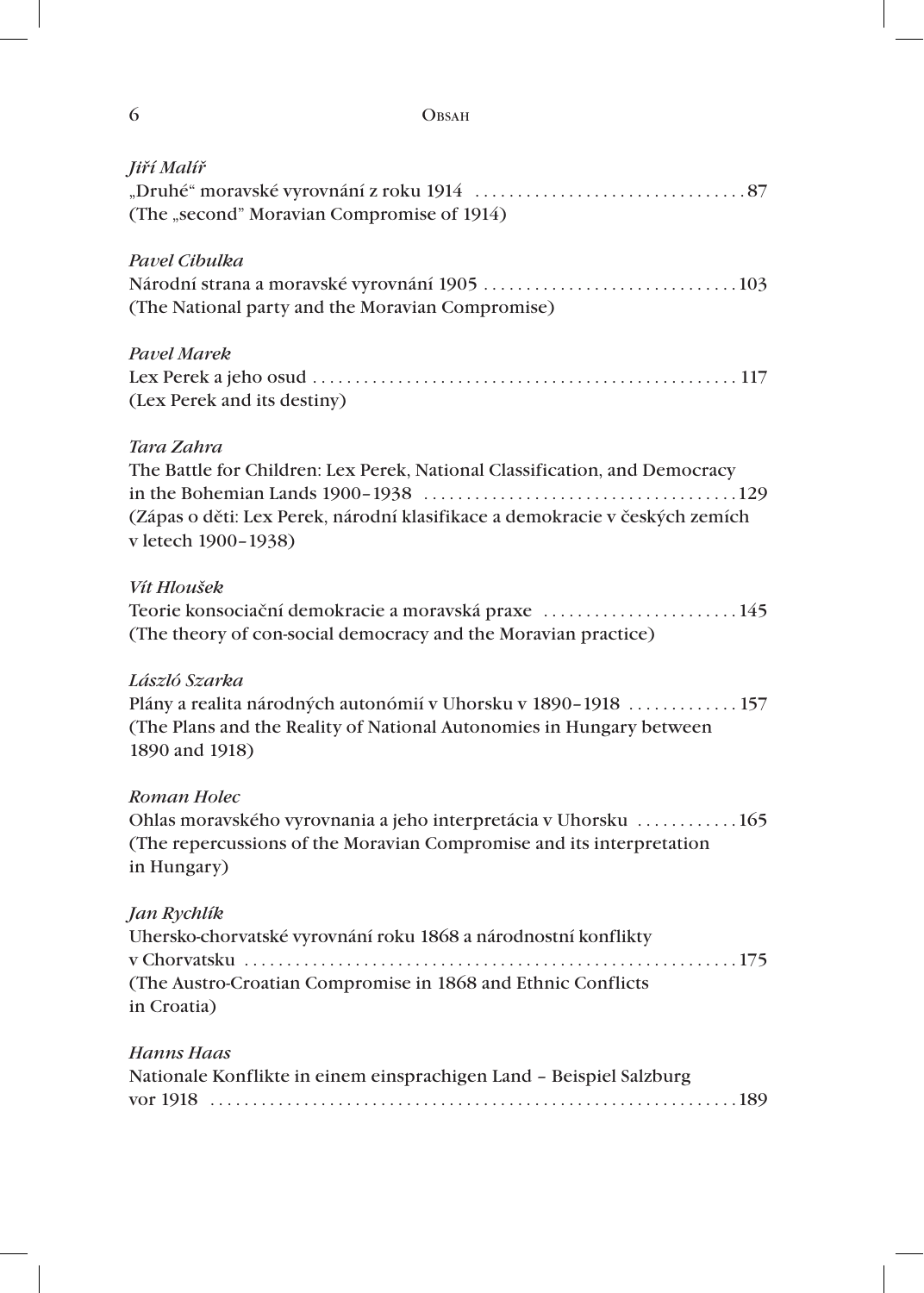(Nationality conflicts in a single-language territory – the example of Salzburg up to 1918)

## *Andreas Gottsmann*

Die Gleichberechtigung der landesüblichen Sprachen in der staatlichen Verwaltung des Küstenlandes 1848–1918 . . . . . . . . . . . . . . . . . . . . . . . . . . . . . . 199 (The emancipation of the standard provincial languages in the civil service of the Coastal Region 1848–1918)

#### *Luciano Monzali*

Pokus o chorvatsko-srbsko-italské vyrovnání v Dalmácii 1903–1907 . . . . . . 221 (Attempt at Croatian-Serbian-Italian Compromise in Dalmatia between 1903 and 1907)

## *Harald Binder*

"Galizische Autonomie" – ein streitbarer Begrif und seine Karriere .......239 (Galician Autonomy – the strange career of an erroneous term)

#### *Stanisław Pijaj*

Pokusy o polsko-ukrajinskou dohodu v Haliči . . . . . . . . . . . . . . . . . . . . . . . . . . . 267 (Attempts at a Polish-Ukrainian Settlement in Galicia)

#### *Thomas Hensellek*

Der Bukowiner Ausgleich – Ein Erfolg in der politischen Praxis? . . . . . . . . . 279 (The Bukovina Settlement – a success of political experience?)

# *Franc Rozman*

Die Personalautonomie der slowenischen Sozialdemokratie bei der Lösung der ethnisch-nationalen Gegensätze . . . . . . . . . . . . . . . . . . . . . 291 (The personal autonomy of Slovene social democracy in the resolution of ethno-national contradictions)

## *Milan Hlavačka*

Užívání jazyka v byrokratizované komunikaci a samospráva v Čechách do roku 1914 . . . . . . . . . . . . . . . . . . . . . . . . . . . . . . . . . . . . . . . . . . . . . . . . . . . . . . . . . 299 (Language use in communication with the bureaucracy and local government in Bohemia up to 1914)

## *Luboš Velek*

Národnostní vyrovnání jako cesta k soužití dvou národů v jedné zemi? Několik otázek Souvisejících s pokusy o vyrovnání v Čechách 1870–1918 . . 309